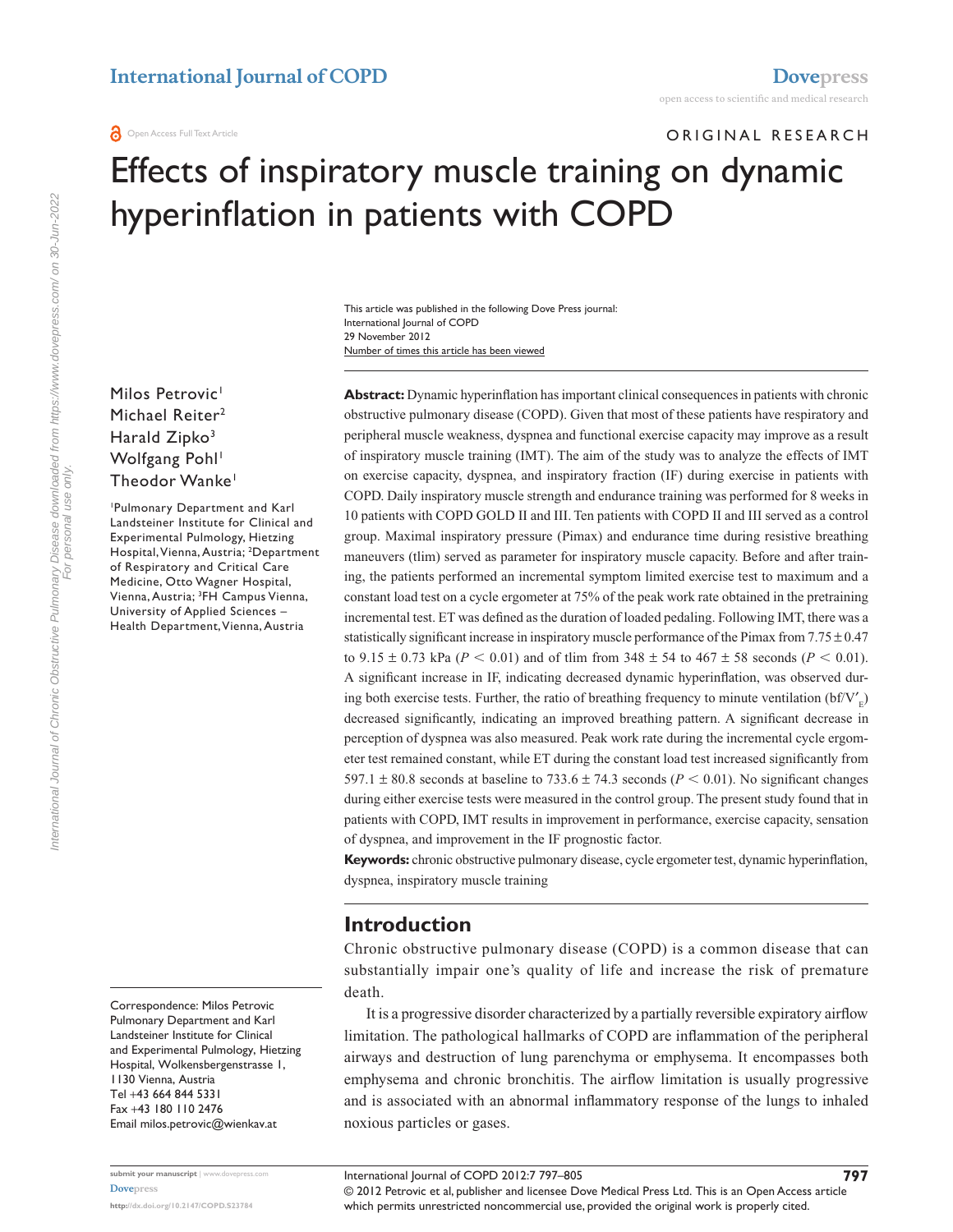Expiratory airflow limitation and loss of the lung's elastic recoil promotes air trapping with an increase in endexpiratory lung volume (EELV), a decrease in inspiratory capacity (IC), and lung hyperinflation. Consistent reduction in IC during physical activities reflects dynamic hyperinflation. Dynamic hyperinflation appears to be the main cause of exertional breathlessness and exercise performance in patients with COPD.<sup>1</sup>

Inspiratory muscle training (IMT) is known to be "an adjunctive therapy in pulmonary rehabilitation, primarily in patients with suspected or proven respiratory muscle weakness."2 IMT positively influences exercise capacity in COPD,<sup>3</sup> but its effects on dynamic hyperinflation are still controversial.

We examined the benefits of a short outpatient program of IMT on inspiratory muscle performance, exercise capacity, perception of dyspnea, and inspiratory fraction ( $[IF] = IC/$ total lung capacity [TLC]). The objective of this study was to analyze the effects of IMT on IF during exercise, exercise capacity, and sensation of dyspnea in patients with COPD.

# **Materials and methods Subjects**

Twenty subjects with moderate to severe COPD GOLD II and III were recruited from our outpatient clinic for the study. According to the criteria of the American Thoracic Society (ATS),<sup>4</sup> COPD is defined as postbronchodilator forced expiratory volume in 1 second (FEV<sub>1</sub>) of 30% to 79% of the predicted value and a ratio of  $FEV<sub>1</sub>$  to forced vital capacity (FVC)  $<$  70%.

Ten subjects (6 male and 4 female) underwent IMT, while the other ten patients (5 male and 5 female) served as a control group. The baseline characteristics of the patients are summarized in Table 1. There were no significant differences in anthropometric data, lung function parameters, and exercise capacity between groups.

All patients were initially observed over a 4-week observation period while their regular treatment was maintained. During this period, no patients experienced symptoms of respiratory infection. Inclusion criteria required subjects to be less than 70 years old and to have moderate to severe nonreversible airflow obstruction. Exclusion criteria were the exacerbation of COPD within the previous 6 weeks, neoplastic disease or the presence of a disease that could contribute to dyspnea, or exercise limitation (cardiovascular, neuromuscular, or other respiratory diseases). No patients had received treatment with systemic cortisone over the last 6 months.

| Table I Baseline characteristics of the patients |  |
|--------------------------------------------------|--|
|--------------------------------------------------|--|

| Parameter                    | Control group     | <b>Training group</b> |
|------------------------------|-------------------|-----------------------|
| Subjects (n)                 | 10                | 10                    |
| Male/female                  | 5/5               | 6/4                   |
| Age (years)                  | $60.3 \pm 5.3$    | $58.7 \pm 5.2$        |
| Height (cm)                  | $171.0 \pm 6.0$   | $171.0 \pm 7.6$       |
| Weight (kg)                  | $71.3 \pm 13.9$   | $71.4 \pm 17.4$       |
| BMI ( $kg \cdot m^{-2}$ )    | $24.2 \pm 3.4$    | $24.3 \pm 4.0$        |
| Lung function parameters     |                   |                       |
| FEV, (L)                     | $1.85 \pm 0.37$   | $1.97 \pm 0.38$       |
| FEV, $(\%)$                  | $54.80 \pm 8.17$  | $55.90 \pm 6.70$      |
| $FVC$ (L)                    | $3.47 \pm 0.40$   | $3.62 \pm 0.69$       |
| RV(L)                        | $2.59 \pm 0.63$   | $2.69 \pm 0.64$       |
| FEV <sub>I</sub> :FVC (%)    | $58.5 \pm 6.9$    | $60.2 \pm 5.6$        |
| TLC.                         | $7.120 \pm 0.434$ | $7.025 \pm 1.267$     |
| IC                           | $3.039 \pm 0.203$ | $3.107 \pm 1.106$     |
| Exercise performance         |                   |                       |
| Work rate in watts (min/max) | $105 \pm 28$      | $109 \pm 43$          |

**Note:** Data are presented as mean  $\pm$  1 SD.

**Abbreviations:** BMI, body mass index; FEV1 , forced expiratory volume in 1 second; FVC, forced vital capacity; IC, inspiratory capacity; RV, residual volume; TLC, total lung capacity.

## Study design

The effects of IMT were investigated by using a randomized controlled study. All measurements were performed before the IMT and within 1 week after its completion. After familiarization with testing procedures, subjects underwent pulmonary function testing. Pulmonary function testing is a symptom-limited incremental test that defines the peak work rate according to ATS standards.<sup>5</sup> A constant work test at 75% of peak work rate taken was performed the following day. Ten subjects received specific inspiratory muscle training on a daily basis for 8 weeks, with the other ten patients serving as a control group.

All subjects provided their written consent for the study, which was approved by the Vienna Health Authority research ethics committee.

#### Baseline pulmonary function test

In order to confirm diagnosis and determine severity of the disease, standard forced expiratory spirometry  $(FEV<sub>1</sub>$  and FVC) and body plethysmography (residual volume, functional residual capacity, TLC) were evaluated in both groups, according to ATS4 before and after IMT using a computerized spirometer (Masterlab; Jaeger, Wuerzburg, Germany).

## Incremental cycle ergometer testing and constant load cycle ergometer testing

At the start and the end of the study, all patients performed a symptom-limited incremental exercise test on the Ergoline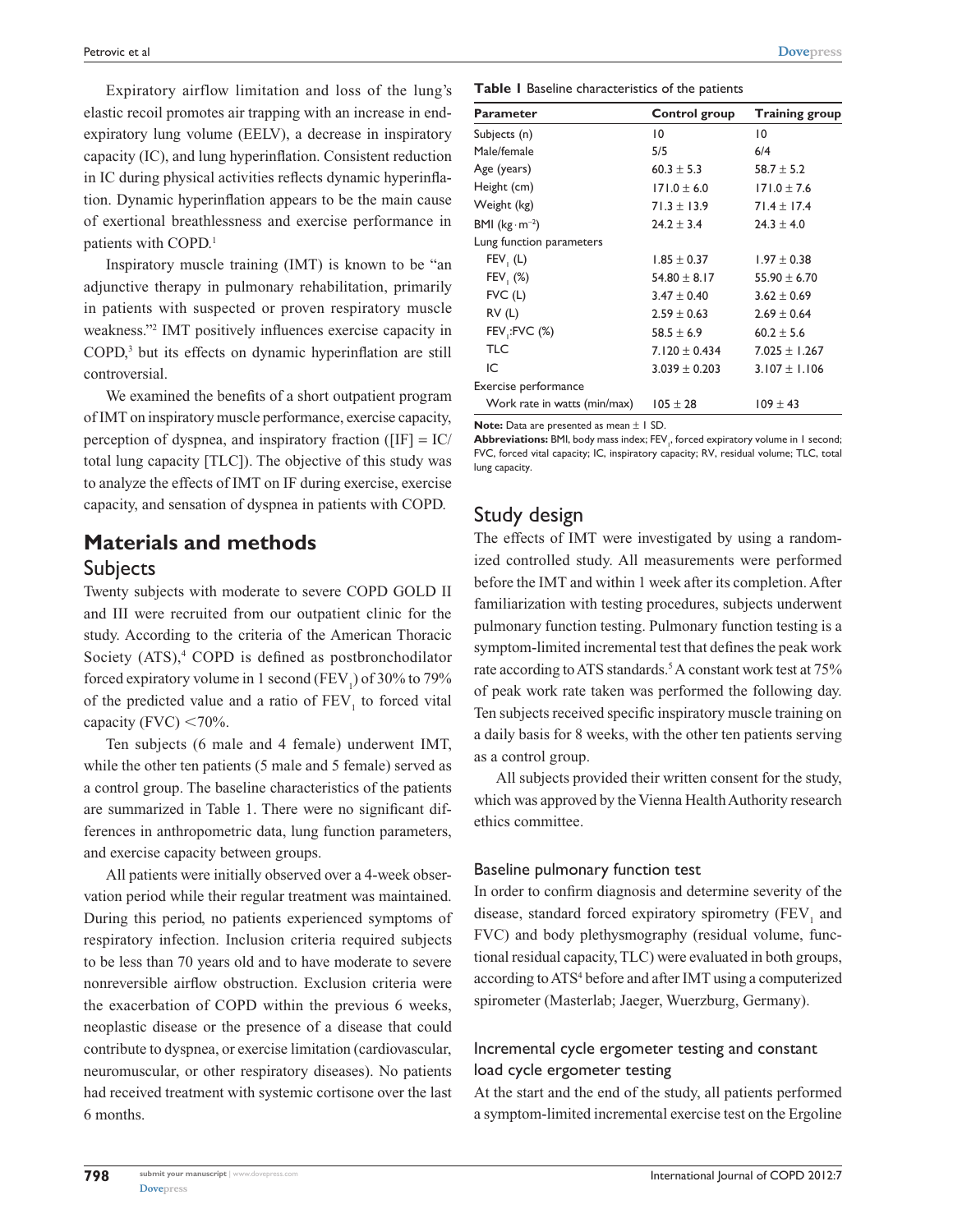800 electronically braked cycle ergometer (Ergoline, Bitz, Germany). Incremental exercise tests consisted of a steady state resting period of 3 minutes followed by stepwise protocol increases of 20–30 watts every 2 minutes depending on the baseline fitness of the participant. The test ended at the point of peak exercise, which is defined as an inability to maintain the load reached. A constant load test on the electronically braked cycle ergometer was set at 75% of the peak work rate obtained in the pre-training incremental test.

During these tests, gas exchange, ventilatory parameters, and heart rate were recorded breath by breath (Oxycon Pro; Jaeger). Constant load test endurance time (ET) was defined as the duration of loaded pedaling. IC and IF were measured every second minute during both ergometer exercise tests and also served as parameter for dynamic hyperinflation. It is assumed that TLC remains constant during exercise in COPD.6

In order to reach satisfactory reproducibility of IC maneuvers, patients were given a few breath warnings before the maneuver started. Subjects were instructed to breathe in until their lungs were full and then asked to try to fill up even more (ie, to inspire to TLC) before returning to normal breathing. If efforts appeared submaximal, then IC was not accepted.

The sensation of dyspnea during exercise was measured every 2 minutes using the Borg Category Ratio scale.7 Measurements of IC, BORG dyspnea ratings, and ET during cycle exercise testing are known to be highly reproducible and responsive to change in patients with COPD.<sup>8</sup>

#### Inspiratory muscle training

Subjects were instructed to perform IMT sessions once per day, 7 days per week, for 8 weeks. Daily training sessions started with strength training and were followed by endurance training 15 minutes later. Patients had to perform the training seated and using a nose clip.

Daily inspiratory muscle strength and endurance training were performed using the same training device (Respifit S™; Mauerbach, Austria).<sup>9</sup> Maximal inspiratory pressure (Pimax) and ET during resistive breathing maneuvers (tlim) served as parameters for inspiratory muscle capacity. Pimax is a reliable, noninvasive parameter for assessing the respiratory muscle strength.

#### Strength exercises

Patients performed ten inspiratory maneuvers against closeto-maximum resistance and had to reach at least 80% of Pimax for a minimum of 1 second in order to complete the

strength training. This subjects the respiratory muscles, and the diaphragm in particular, to maximum strain. The strength exercise involves the constriction of the air duct allowing only for a minimal amount of air to be inhaled. Each inspiratory maneuver starts from the point of maximum expiration (residual volume).

Each training (block of exercises) included ten individual exercises. If all individual exercises were completed successfully, the training was considered a success and was stored as such on the chipcard.

The length of the break between each individual exercise was 10 seconds. If the specified minimum pressure was not reached twice during the training session, training was terminated and stored as unsuccessful on the patient's chipcard. Training intensity was increased every 2 weeks by reevaluating Pimax. Fifteen efforts were performed at level functional residual capacity to determine Pimax and the highest value was used.

#### Endurance exercises

The exercise was performed by breathing against a predefined level of resistance. tlim, a parameter of respiratory muscle endurance, is defined as the time until the onset of muscle exhaustion of the respiratory pump (muscle fatigue) during resistive breathing against a predefined inspiratory load.

During the exercise, the patients breathed at normal breathing frequency until the specified target value could not be achieved for four subsequent breaths (sign of muscle exhaustion). The subjects had to achieve a target pressure of 60% of the previously determined Pimax value. The elapsed time in seconds from the beginning of the exercise until the onset of muscle exhaustion was determined as tlim.

Inspiratory muscle endurance training consisted of ten loaded breathing cycles against a variable flow-dependent inspiratory resistance of 1-minute duration each, separated by 20-second intervals. The intensity of endurance training was also increased every 2 weeks.

A graphical display on the training device gave visual feedback on training results to indicate whether the strength or endurance training was completed successfully. The number of correctly and incorrectly performed exercises was saved on individual memory cards, enabling the physician to check each patient's training.

## Statistical analysis

Results of the baseline and descriptive statistical analysis in tables are expressed as mean  $\pm$  1 standard deviation (SD)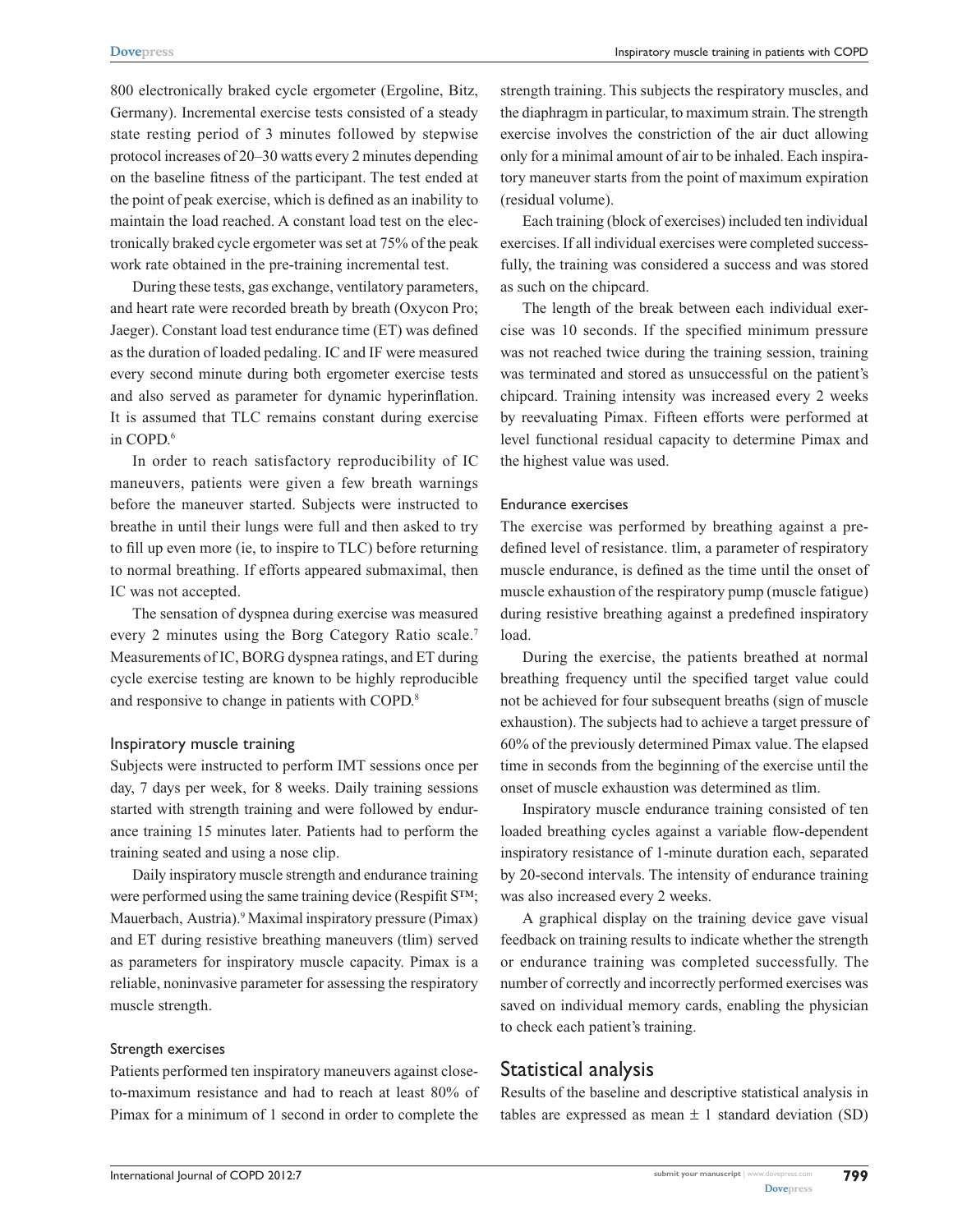or median  $\pm$  95% confidence interval (CI). Values shown in figures are described as mean  $\pm 1$  standard error of the mean (SEM) or median  $\pm$  95% CI. The Shapiro–Wilk test was used for preliminary testing to evaluate if grouped data were normally distributed ( $P < 0.05$ ). Based on general linear models, univariate analysis of variance with repeated measures (Greenhouse–Geisser correction) was used to compare the effects of IMT on: (1) inspiratory muscle capacity (Pimax, tlim); (2) incremental exercise capacity (IF, V'O<sub>2</sub>, bf/V'<sub>E</sub>); (3) constant work rate (ET,  $bf/V'_{E}$ ); and (4) sensation of dyspnea (BORG Scale). Analysis of variance results between groups and between subjects (both with Bonferroni correction for pairwise comparisons) and interactions with values of  $P < 0.05$  were considered significant. Statistical analysis and graphs were generated using the SPSS (v 17; IBM Corporation, Armonk, NY), Excel 2007 (Microsoft Corporation, Redmond, WA), and R (v 2.10.1; R Foundation for Statistical Computing, Vienna, Austria) software programs.<sup>10</sup>

# **Results** Effects of IMT on inspiratory muscle capacity

The training group showed a significant increase of inspiratory muscle performance following 8 weeks of daily IMT. Pimax increased by  $18\%$  (from  $7.75 \pm 0.47$  kPa to 9.15  $\pm$  0.73 kPa, respectively;  $P \le 0.001$ ). ET during tlim increased from  $348 \pm 54$  seconds to  $467 \pm 58$  seconds, which means an increase of  $34\%$  ( $P < 0.001$ ; Table 2).

In contrast, these parameters remained unchanged in the control group.

# Effects of IMT on incremental exercise capacity

Following the training period, there was a statistically significant increase of IC (from  $2.98 \pm 0.77$  to  $3.31 \pm 0.89$ ,  $P < 0.001$ ) during the incremental cycle ergometer test and therefore an increase of IF, which increased by 9.8% (from  $0.41 \pm 0.05$  to  $0.45 \pm 0.05$ ,  $P < 0.001$ ), indicating decreased dynamic hyperinflation (Figure 1; Table 3).

Exercise performance was assessed by evaluating VO<sub>2</sub> max and was also higher after training (increase of 2% from  $1887.6 \pm 263.1$  mL to  $1925.0 \pm 244.3$  mL). The peak work rate (watt max) remained constant.

The ratio of breathing frequency to minute ventilation  $(bf/V'_E)$  showed a significant decrease from 0.48  $\pm$  0.11 to  $0.46 \pm 0.13$  ( $P < 0.001$ ; Figure 2; Table 3). Mean inspiratory flow increased from 2.19  $\pm$  0.32 to 2.30  $\pm$  0.31 ( $P < 0.001$ ; Figure 3; Table 3). The level of dyspnea (BORG Scale) also showed a significant decrease (from  $5.0 \pm 1.0$  to  $4.0 \pm 1.1$ ;  $P < 0.01$ ; Table 3).

The difference between the training group and the control group was significant for IC ( $P < 0.032$ ), IF ( $P < 0.001$ ), and bf/V'<sub>E</sub> ( $P < 0.001$ ) after the 8-week observation period. No changes occurred in the control group.

## Effects of IMT on constant work rate

ET during the constant load test on a cycle ergometer increased significantly from  $597.1 \pm 80.8$  seconds at baseline to  $733.6 \pm 74.3$  seconds in the training group, which is an improvement of 22.9% ( $P < 0.001$ ; Table 3).

bf/V'<sub>E</sub> significantly improved, decreasing from  $0.5 \pm 0.11$ to  $0.48 \pm 0.11$  in the training group ( $P < 0.001$ ; Figure 4; Table 3) and mean inspiratory flow increase from  $2.16 \pm 0.31$ to  $2.31 \pm 0.30$  ( $P < 0.001$ ; Figure 5; Table 3).

IF showed a significant increase, from  $0.43 \pm 0.03$  to  $0.44 \pm 0.03$  ( $P < 0.001$ ; Figure 6; Table 3), and sensation of dyspnea was significantly lower, decreasing from  $7.0 \pm 0.7$ to  $5.0 \pm 0.9$  ( $P < 0.001$ ; Table 3).

After the 8-week observation period, differences between the training and control groups were significant for IC  $(P < 0.001)$ , IF  $(P < 0.001)$ , and bf/V'<sub>E</sub>  $(P < 0.018)$ .

The control group showed no significant change in ET, breathing pattern, BORG Scale, or dynamic hyperinflation.

### **Discussion**

Both inspiratory muscle capacity and peripheral muscle force are negatively affected in patients with COPD. Skeletal muscle weakness is known to contribute to exercise

**Table 2** Respiratory muscle function parameters at the beginning and end of observation

| <b>Test</b> | Control group    |                  | <b>Training group</b> |                  | <b>ANOVA</b> |         |           |
|-------------|------------------|------------------|-----------------------|------------------|--------------|---------|-----------|
|             | <b>Baseline</b>  | Week 8           | <b>Baseline</b>       | Week 8           |              | Db      | <b>D</b>  |
| tlim (s)    | $287.3 \pm 48.1$ | $254.0 \pm 43.2$ | $348.4 \pm 54.4$      | $467.4 \pm 58.3$ | $<$ 0.00 l   | < 0.001 | $<$ 0.001 |
| Pimax (kPa) | $7.91 \pm 0.67$  | $7.57 \pm 0.73$  | $7.75 \pm 0.47$       | $9.15 \pm 0.73$  | < 0.001      | 0.023   | $<$ 0.001 |

Notes: Data are presented as mean  $\pm$  1 SD unless otherwise stated. P<sup>a</sup>: results of analysis of variance (ANOVA) comparison of control group versus training group with repeated measurements (within-subject effects); <sup>pb</sup>: results of ANOVA comparison of control versus training group (between-group effects); P<sup>c</sup>: results of ANOVA comparison of baseline versus week 8 with repeated measurements (within-subject effects).

**Abbreviations:** ANOVA, analysis of variance; Pimax, maximal inspiratory pressure; tlim, resistive breathing maneuvers.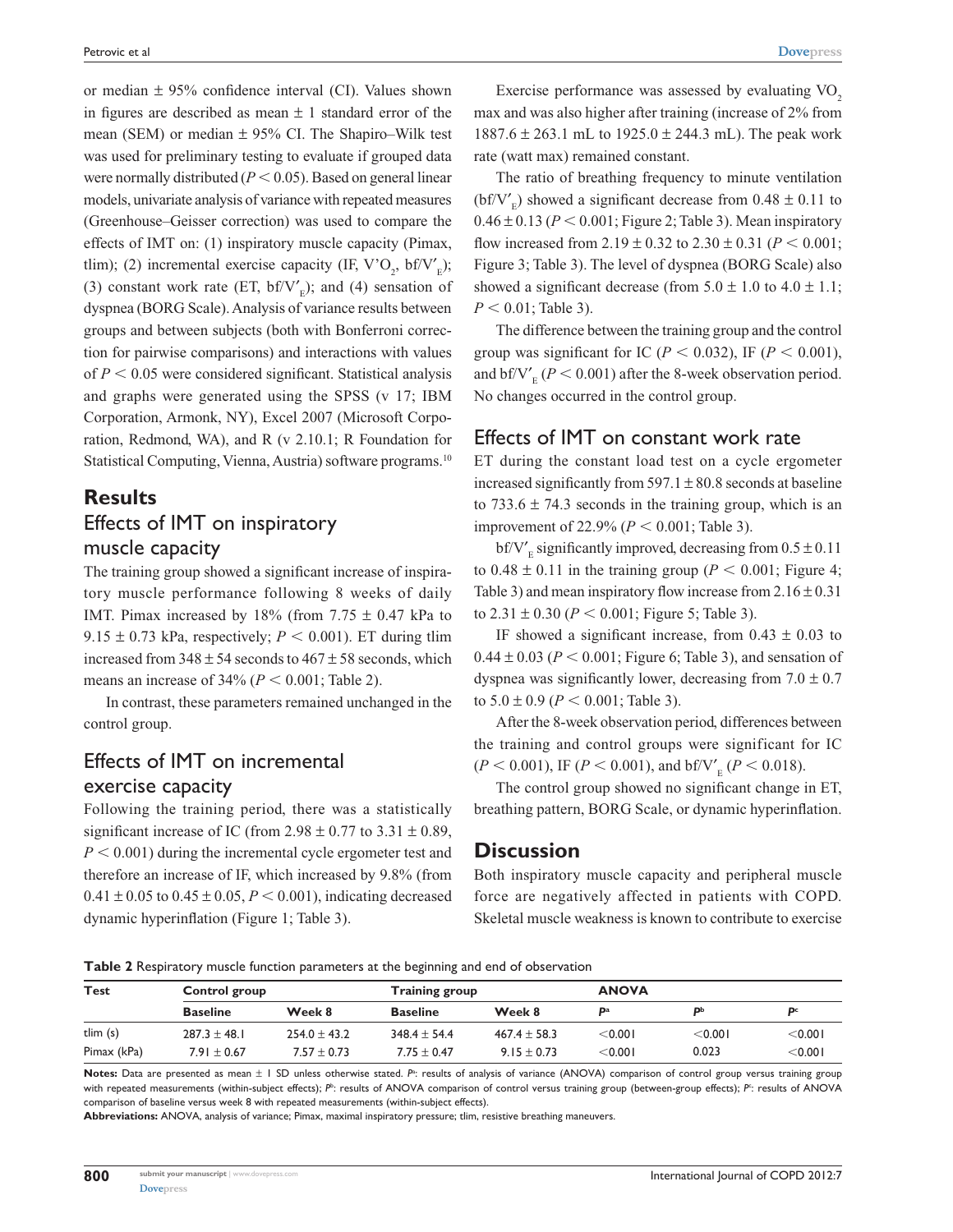

**Figure I** Measurements of inspiratory capacity (IF) during incremental load test. Solid symbols . subjects with inspiratory muscle training; open symbols □: control group. (**A**) Time courses of changes at baseline and after 8 weeks. Values represented as stepwise means ± 1 standard error (SE) of the mean every 2 min; (**B**) results of analysis of variance (ANOVA) (repeated measurement design) representing interactions of within-subject and between-group effects. **Note:** Values represented as mean ± 95% confidence interval (CI).

limitation.11,12 Respiratory muscle training has been shown to positively influence the sensations of dyspnea, exercise tolerance, and quality of life,<sup>13</sup> but the exact mechanisms remain unclear.

The efficiency of IMT is known to be influenced by training strategy and patient characteristics.14 The most effective method for training the inspiratory muscles has yet to be defined.

The training device used was equipped with a visual feedback system allowing the patients to control the success of the training. This proved to be important in motivating the patients, as IMT is considered to be cumbersome, boring, and without immediate effects. In addition, this feedback system enables the patient to breathe with a constant inspiratory flow during tlim. Our training protocol contained both strength and endurance components. The endurance training

| <b>Test</b>                                | Control group      |                    | <b>Training group</b> |                    | <b>ANOVA</b> |                |         |
|--------------------------------------------|--------------------|--------------------|-----------------------|--------------------|--------------|----------------|---------|
|                                            | <b>Baseline</b>    | Week 8             | <b>Baseline</b>       | Week 8             | Pa           | P <sub>b</sub> | P       |
| Constant load test                         |                    |                    |                       |                    |              |                |         |
| IC                                         | $2.95 \pm 0.42$    | $2.46 \pm 0.41$    | $3.06 \pm 0.47$       | $3.11 \pm 0.58$    | < 0.001      | < 0.001        | < 0.001 |
| IF (IC/TLC)                                | $0.41 \pm 0.05$    | $0.34 \pm 0.05$    | $0.43 \pm 0.03$       | $0.44 \pm 0.03$    | < 0.001      | < 0.001        | < 0.001 |
| $bf/V'_{e}$                                | $0.52 \pm 0.09$    | $0.54 \pm 0.09$    | $0.50 \pm 0.11$       | $0.48 \pm 0.11$    | < 0.001      | 0.018          | 0.649   |
| Vt/ti (L/sec)                              | $2.22 \pm 0.27$    | $2.19 \pm 0.27$    | $2.16 \pm 0.31$       | $2.31 \pm 0.30$    | < 0.001      | 0.184          | < 0.001 |
| $V'O_{2}$ (mL · min <sup>-1</sup> )        | $1644.8 \pm 208.9$ | $1617.6 \pm 190.1$ | $1779.7 \pm 268.8$    | $1805.3 \pm 276.8$ | < 0.001      | 0.148          | 0.901   |
| <b>BORG (±95% CI)</b>                      | $4.0 \pm 0.9$      | $6.0 \pm 1.0$      | $7.0 \pm 0.7$         | $5.0 \pm 0.9$      | < 0.001      | 0.215          | 0.124   |
| ET(s)                                      | $606.0 \pm 126.4$  | $573.4 \pm 118.5$  | 597.1 $\pm$ 80.8      | $733.6 \pm 74.3$   | < 0.001      | 0.100          | 0.002   |
| Incremental load test                      |                    |                    |                       |                    |              |                |         |
| IC                                         | $2.98 \pm 0.35$    | $2.74 \pm 0.44$    | $2.98 \pm 0.77$       | $3.31 \pm 0.89$    | < 0.001      | 0.032          | 0.125   |
| IF (IC/TLC)                                | $0.42 \pm 0.05$    | $0.38 \pm 0.06$    | $0.41 \pm 0.05$       | $0.45 \pm 0.05$    | < 0.001      | 0.001          | 0.268   |
| $bf/V'_{c}$                                | $0.57 \pm 0.14$    | $0.59 \pm 0.14$    | $0.48 \pm 0.11$       | $0.46 \pm 0.13$    | < 0.001      | < 0.001        | 0.780   |
| $Vt/ti$ ( $I/s$ )                          | $2.21 \pm 0.33$    | $2.20 \pm 0.33$    | $2.19 \pm 0.32$       | $2.30 \pm 0.31$    | < 0.001      | 0.675          | < 0.001 |
| $V'O$ <sub>2</sub> (mL·min <sup>-1</sup> ) | $1753.6 \pm 226.2$ | $1712.9 \pm 209.1$ | $1887.6 \pm 263.1$    | $1925.0 \pm 244.3$ | < 0.001      | 0.118          | 0.845   |
| <b>BORG (±95% CI)</b>                      | $4.0 \pm 0.9$      | $5.0 \pm 1.2$      | $5.0 \pm 1.0$         | $4.0 \pm 1.1$      | < 0.001      | 0.738          | 0.282   |

**Table 3** Comparison of spirometric data at the beginning and end of observation

Notes: Data are presented as mean  $\pm$  1 SD unless otherwise stated. P<sup>a</sup>: results of analysis of variance (ANOVA) comparison of control group versus training group with repeated measurements (within-subject effects); <sup>pb</sup>: results of ANOVA comparison of control versus training group (between-group effects); P<sup>c</sup>: results of ANOVA comparison of baseline versus week 8 with repeated measurements (within-subject effects).

Abbreviations: bf, breathing frequency; BORG, Borg Category Ratio scale (1-10); CI, confidence interval; ET, endurance time; IC, inspiratory capacity; IF, insipratory fraction; TLC, total lung capacity; tlim, V′<sub>E</sub>, minute ventilation; V'O<sub>2</sub>, peak oxygen uptake; Vt/ti, mean inspiratory flow.

**801**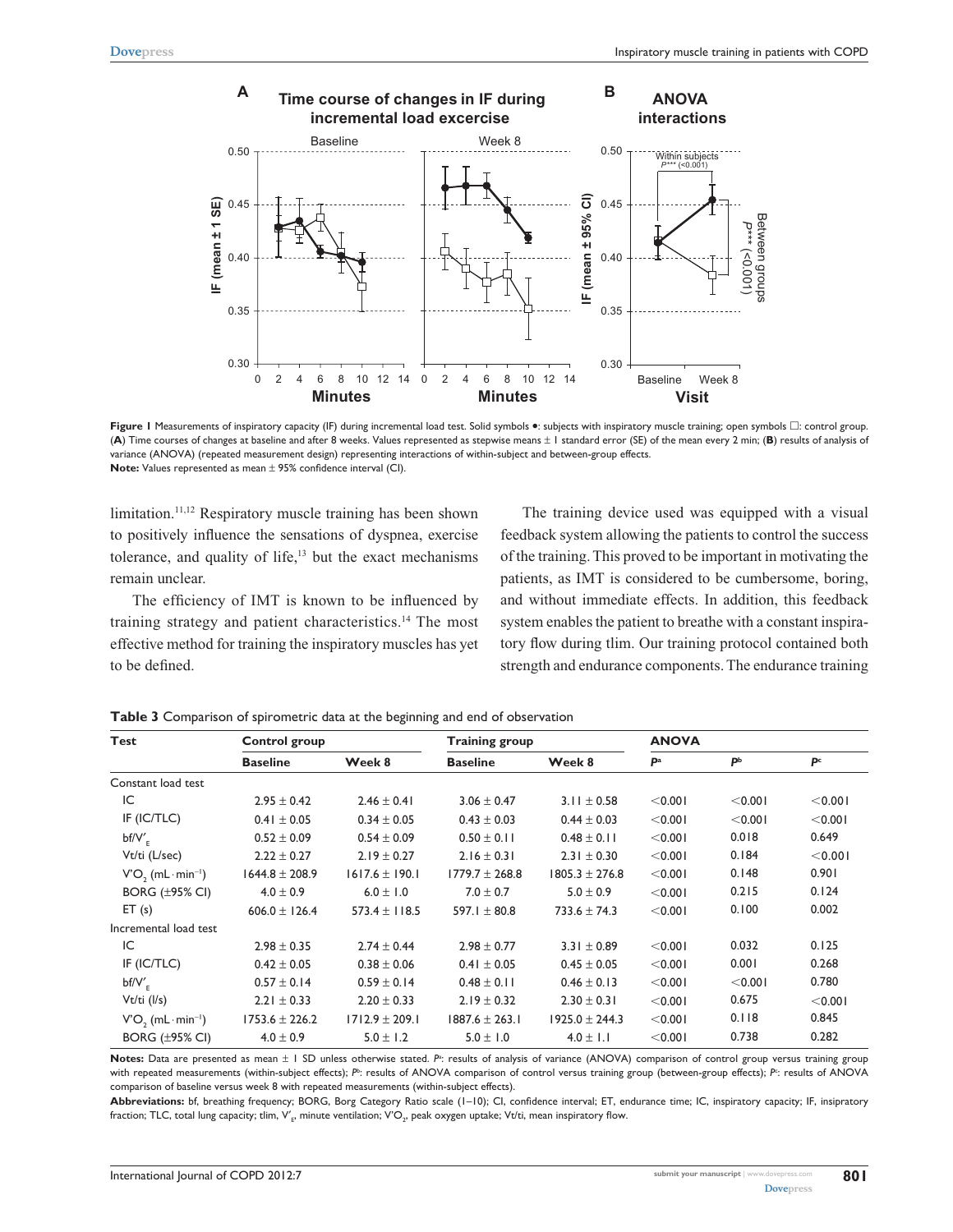

**Figure 2** Measurements of breathing frequency (bf/V'<sub>E</sub>) during incremental load test. Solid symbols •: subjects with inspiratory muscle training; open symbols □: control group. (**A**) Time courses of changes at baseline and after 8 weeks. Values represented as stepwise means ± 1 standard error (SE) of the mean every 2 min; (**B**) results of analysis of variance (ANOVA) (repeated measurement design) representing interactions of within-subject and between-group effects. **Notes:** Values represented as mean ± 95% confidence interval (CI).

was performed with at least 60% of Pimax because training with low pressures has been shown not to improve inspiratory muscle function.<sup>15</sup>

Dynamic hyperinflation appears to be the main cause of exertional breathlessness and exercise performance in patients with COPD. Hyperinflation causes profound dyspnea and activity limitations, which have very significant long term consequences.<sup>16</sup> The primary goal for treatment of COPD patients should therefore be the deflation of the lungs, thus achieving a greater inspiratory capacity and relieving shortness of breath.

Pharmacological therapy such as long-acting bronchodilators has been documented to improve dynamic small airway function, leading to lung deflation and overall improvement in exercise performance.17,18 In addition, a number of non-pharmacological therapies can also reduce dynamic



Figure 3 Measurements of mean inspiratory flow (Vt/ti) during incremental load test. Solid symbols ·: subjects with inspiratory muscle training; open symbols □: control group. (**A**) Time courses of changes at baseline and after 8 weeks. Values represented as stepwise means ± 1 standard error (SE) of the mean every 2 min; (**B**) results of analysis of variance (ANOVA) (repeated measurement design) representing interactions of within-subject and between-group effects. **Note:** Values represented as mean ± 95% confidence interval (CI).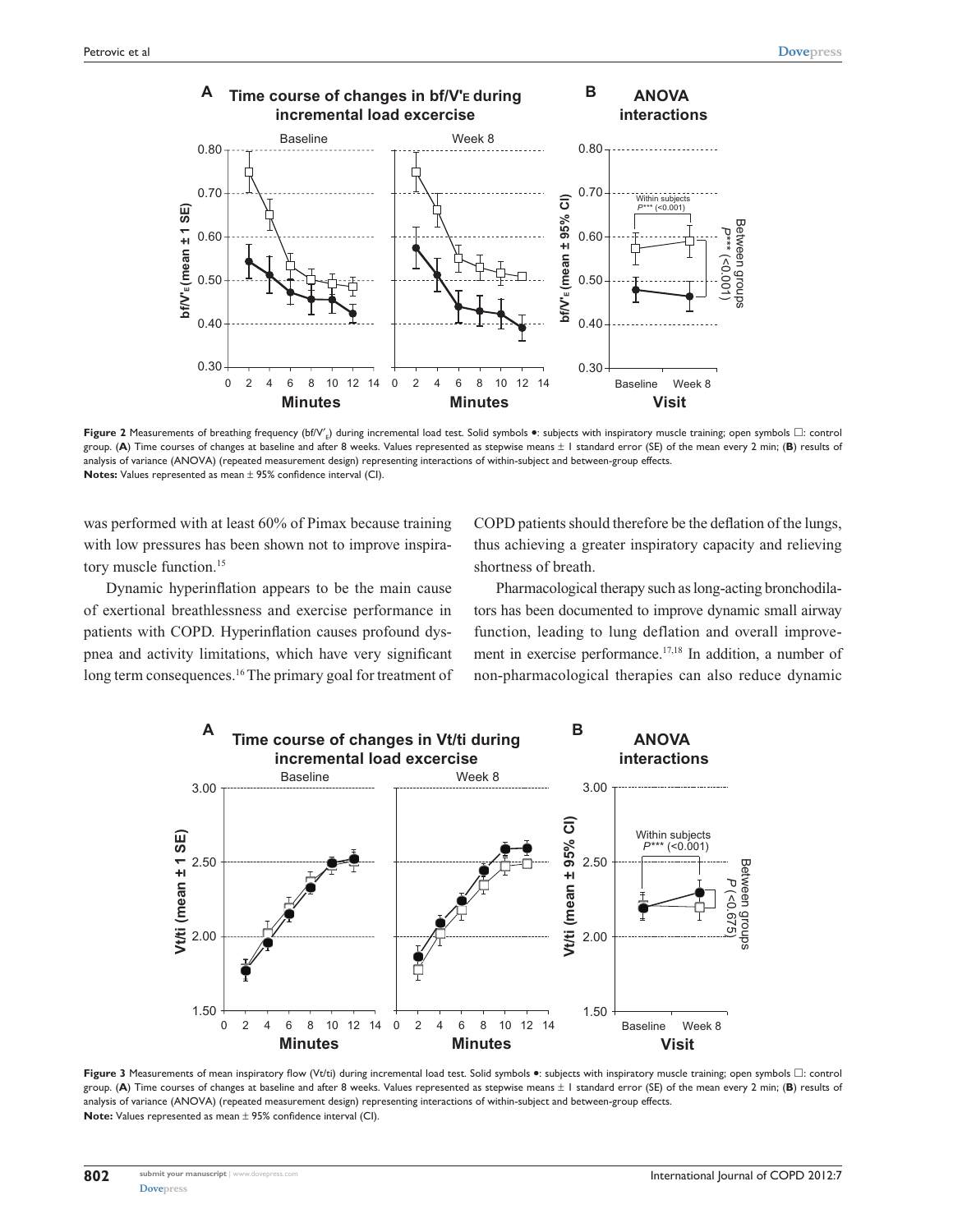

**Figure 4** Measurements of breathing frequency (bf/V<sub>E</sub>) during constant load test. Solid symbols  $\bullet$ : subjects with inspiratory muscle training; open symbols  $\Box$ : control group. (**A**) Time courses of changes at baseline and after 8 weeks. Values represented as stepwise means ± 1 standard error (SE) of the mean every 2 min; (**B**) results of analysis of variance (ANOVA) (repeated measurement design) representing interactions of within-subject and between-group effects. **Note:** Values represented as mean ± 95% confidence interval (CI).

hyperinflation such as oxygen therapy,<sup>19</sup> heliox,<sup>20,21</sup> lung volume reduction surgery, $22,23$  and general exercise training.<sup>24</sup>

The most important finding of our study is the observed increase in exercise capacity and the significant reduction in dynamic hyperinflation, as reflected by the significant increase in IF. This is the first study showing positive effects of IMT on dynamic hyperinflation in patients with COPD. Therefore, apart from the aforementioned pharmacological and non-pharmacological treatment modalities, IMT can be seen as an additional therapy modality to reduce dynamic hyperinflation.

IF can predict mortality in patients with COPD25 and we hypothesized that IMT positively influences the survival rate of COPD patients. One mechanism for the reduced dynamic hyperinflation induced by IMT may be the optimization of breathing patterns during exercise.



**Figure 5** Measurements of mean inspiratory flow (Vt/ti) during constant load test. Solid symbols ●: subjects with inspiratory muscle training; open symbols □: control group. (**A**) Time courses of changes at baseline and after 8 weeks. Values represented as stepwise means ± 1 standard error (SE) of the mean every 2 min; (**B**) results of analysis of variance (ANOVA) (repeated measurement design) representing interactions of within-subject and between-group effects. **Note:** Values represented as mean ± 95% confidence interval (CI).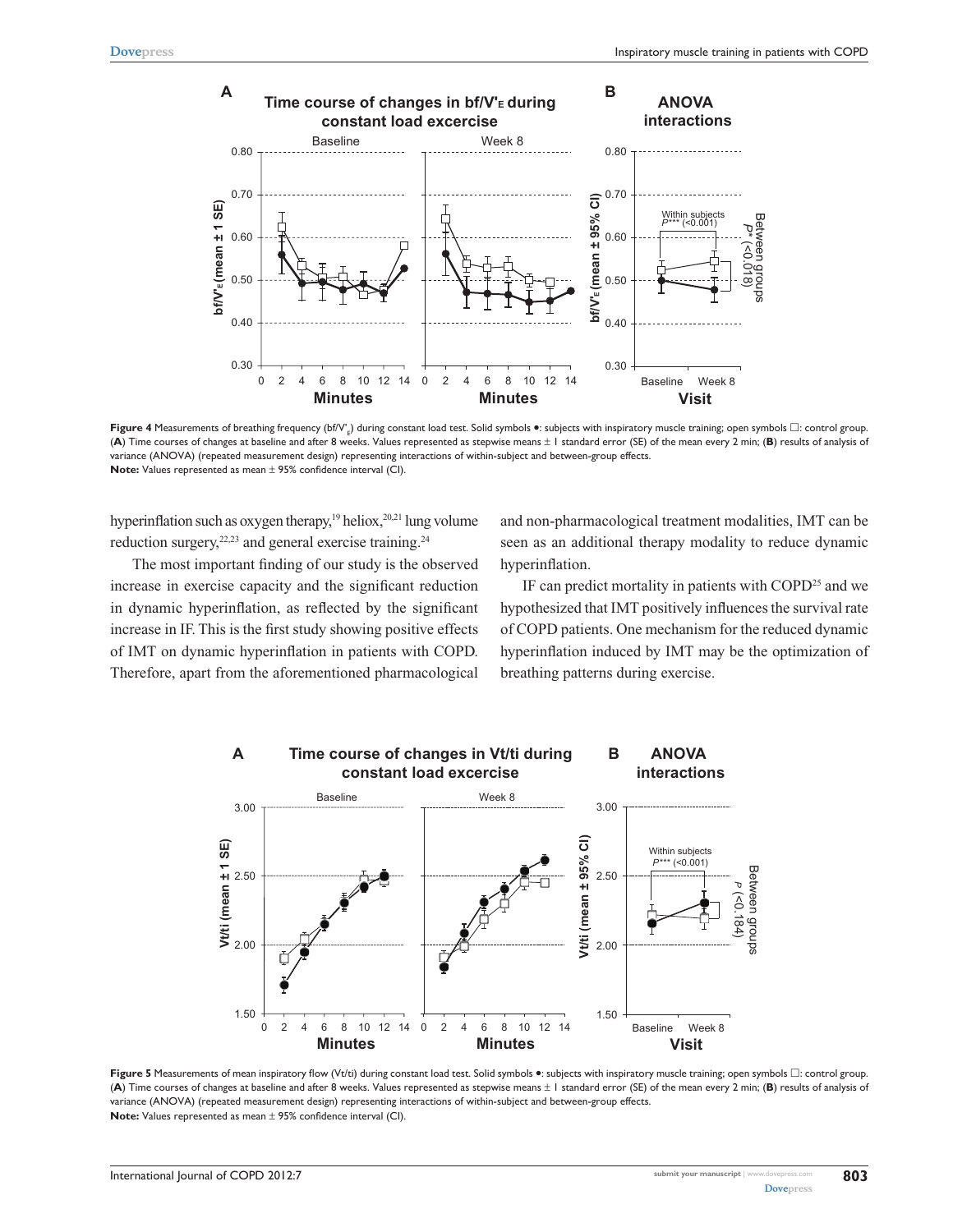

Figure 6 Measurements of inspiratory fraction (IF) during constant load test. Solid symbols •: subjects with inspiratory muscle training; open symbols  $\Box$ : control group. (**A**) Time courses of changes at baseline and after 8 weeks. Values represented as stepwise means ± 1 standard error (SE) of the mean every 2 min; (**B**) results of analysis of variance (ANOVA) (repeated measurement design) representing interactions of within-subject and between-group effects. **Note:** Values represented as mean ± 95% confidence interval (CI).

Significant increase in the size of type 2 muscle fiber following IMT in patients with COPD were observed,<sup>26</sup> and enhancement of velocity of inspiratory muscle shortening<sup>27</sup> was demonstrated. We hypothesize that IMT shortens inspiratory time. This allows more time for exhalation and relaxation and may reduce dynamic hyperinflation, facilitating lung emptying. This study showed that increased muscle capacity led to improvements in breathing patterns, with a significant decrease of the fraction breathing frequency (bf) to minute ventilation (Ve) and an increase of mean inspiratory flow both during incremental and constant load exercises. This pattern of breathing, in conjunction with greater respiratory muscle strength and endurance, seems to be the most important reason for the observed reduction in breathlessness during both kinds of exercise tests.

In conclusion, inspiratory muscle strength and endurance training leads to an improvement of exercise capacity and respiratory muscle endurance performance and reduces dynamic hyperinflation and breathlessness during exercise.

The results of this study may enhance the understanding of the mechanisms leading to improved exercise capacity when using IMT. Further studies are needed to verify the potential role of IMT during exercise rehabilitation programs in COPD patients.

# **Disclosure**

The authors report no conflicts of interest in this work. This study has been registered at ClinicalTrials.gov (NCT00469313).

#### **References**

- 1. O'Donnell DE, Bertley JC, Chau LK, Webb KA. Qualitative aspects of exertional breathlessness in chronic airflow limitation: pathophysiologic mechanisms. *Am J Respir Crit Care Med*. 1997;155(1):109–115.
- 2. Nici L, Donner C, Wouters E, et al; ATS/ERS Pulmonary Rehabilitation Writing Committee. American Thoracic Society/European Respiratory Society statement on pulmonary rehabilitation. *Am J Respir Crit Care Med*. 2006;173(12):1390–1413.
- 3. Wanke T, Formanek D, Lahrmann H, et al. Effects of combined inspiratory muscle and cycle ergometer training on exercise performance in patients with COPD. *Eur Respir J*. 1994;7(12):2205–2211.
- 4. [No authors listed]. Standardization of Spirometry, 1994 Update. American Thoracic Society. *Am J Respir Crit Care Med*. 1995;152(3): 1107–1136.
- 5. ATS ACCP statement on cardiopulmonary exercise testing. *Am J Res Crit Care Med*. 2003;166:111–116.
- 6. Stubbing DG, Pengelly LD, Morse JL, Jones NL. Pulmonary mechanics during exercise in normal males. *J Appl Physiol*. 1980;49(3): 506–510.
- 7. Borg GA. Psychophysical bases of perceived exertion. *Med Sci Sports Exerc*. 1982;14(5):377–381.
- 8. O' Donnell DE, Lam M, Webb KA. Measurement of symptoms, lung hyperinflation, and endurance during exercise in chronic obstructive pulmonary disease. *Am J Respir Crit Care Med*. 1998;158(5 Pt 1): 1557–1565.
- 9. Koessler W, Wanke T, Winkler G, et al. 2 Years' experience with inspiratory muscle training in patients with neuromuscular disorders. *Chest*. 2001;120(3):765–769.
- 10. R Development Core Team. *R: A Language and Environment for Statistical Computing*. Vienna: R Foundation for Statistical Computing; 2010.
- 11. Gosselink R, Troosters T, Decramer M. Peripheral muscle weakness contributes to exercise limitation in COPD. *Am J Resp Crit Care Med*. 1996;153(3):976–980.
- 12. Polkey M, Kyroussis D, Hamnegard CH, Mills GH, Green M, Moxham J. Diaphragm strength in chronic obstructive pulmonary disease. *Am J Respir Crit Care Med*. 1996;154(5):1310–1317.
- 13. Covey MK, Larson JL, Wirtz SE, et al. High-intensity inspiratory muscle training in patients with COPD and severely reduced function. *J Cardiopulm Rehabil*. 2001;21(4):231–240.